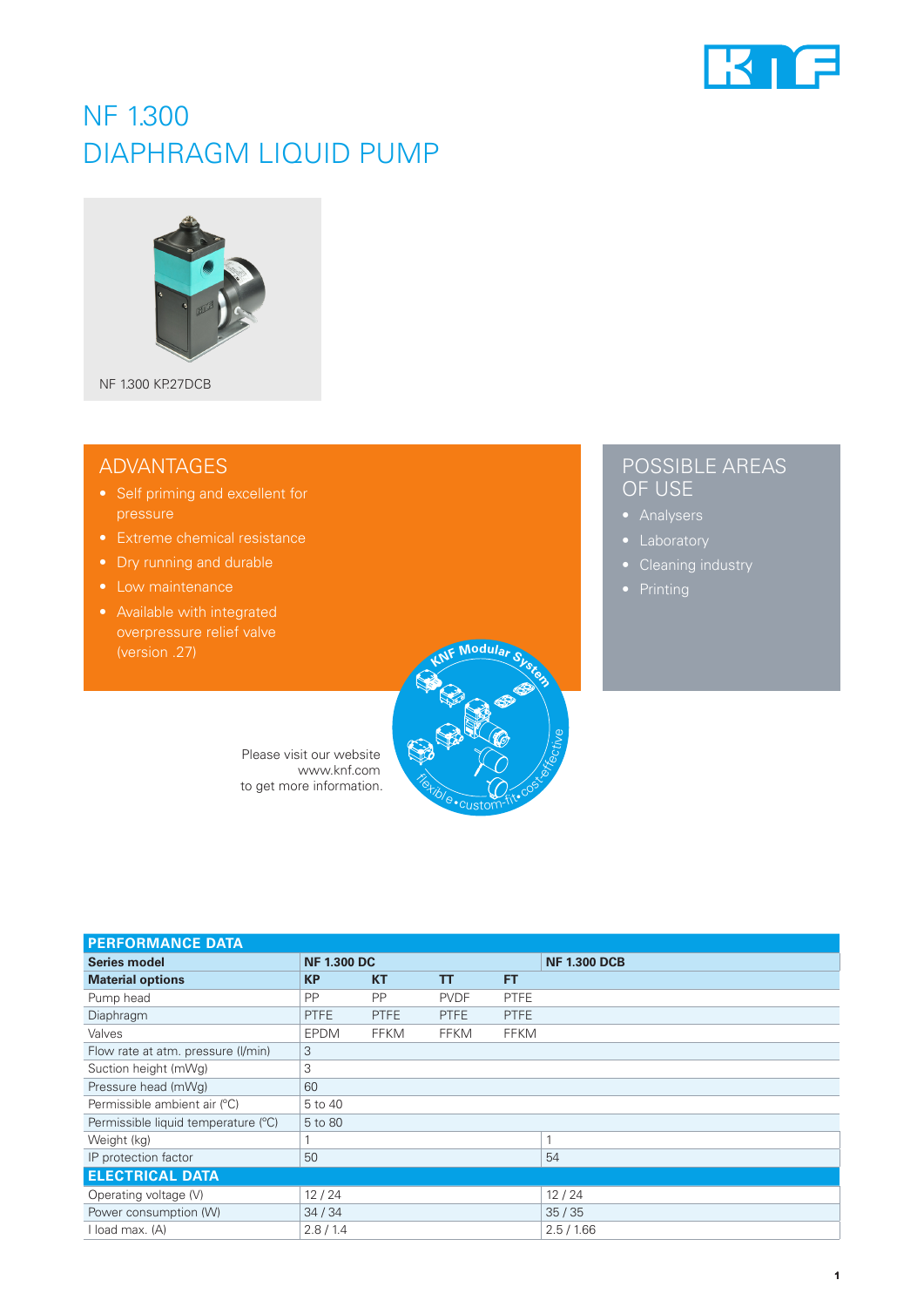# NF 1.300 DC

| <b>PERFORMANCE DATA</b> |                                                    |                                    |                                   |  |
|-------------------------|----------------------------------------------------|------------------------------------|-----------------------------------|--|
| <b>Series model</b>     | <b>Flow rate</b><br>at atm.<br>pressure<br>(1/min) | Max.<br>suction<br>height<br>(mWq) | Max.<br>pressure<br>head<br>(mWq) |  |
| NF 1.300 DC             | 3                                                  | 3                                  | 60                                |  |

# NF 1.300 DCB

| <b>PERFORMANCE DATA</b> |                                                    |                                    |                                   |  |
|-------------------------|----------------------------------------------------|------------------------------------|-----------------------------------|--|
| <b>Series model</b>     | <b>Flow rate</b><br>at atm.<br>pressure<br>(1/min) | Max.<br>suction<br>height<br>(mWq) | Max.<br>pressure<br>head<br>(mWq) |  |
| <b>NF 1.300 DCB</b>     | 3                                                  | 3                                  | 60                                |  |



### **NF 1.300 DC FLOW CURVE**





### **NF 1.300 DCB FLOW CURVE**